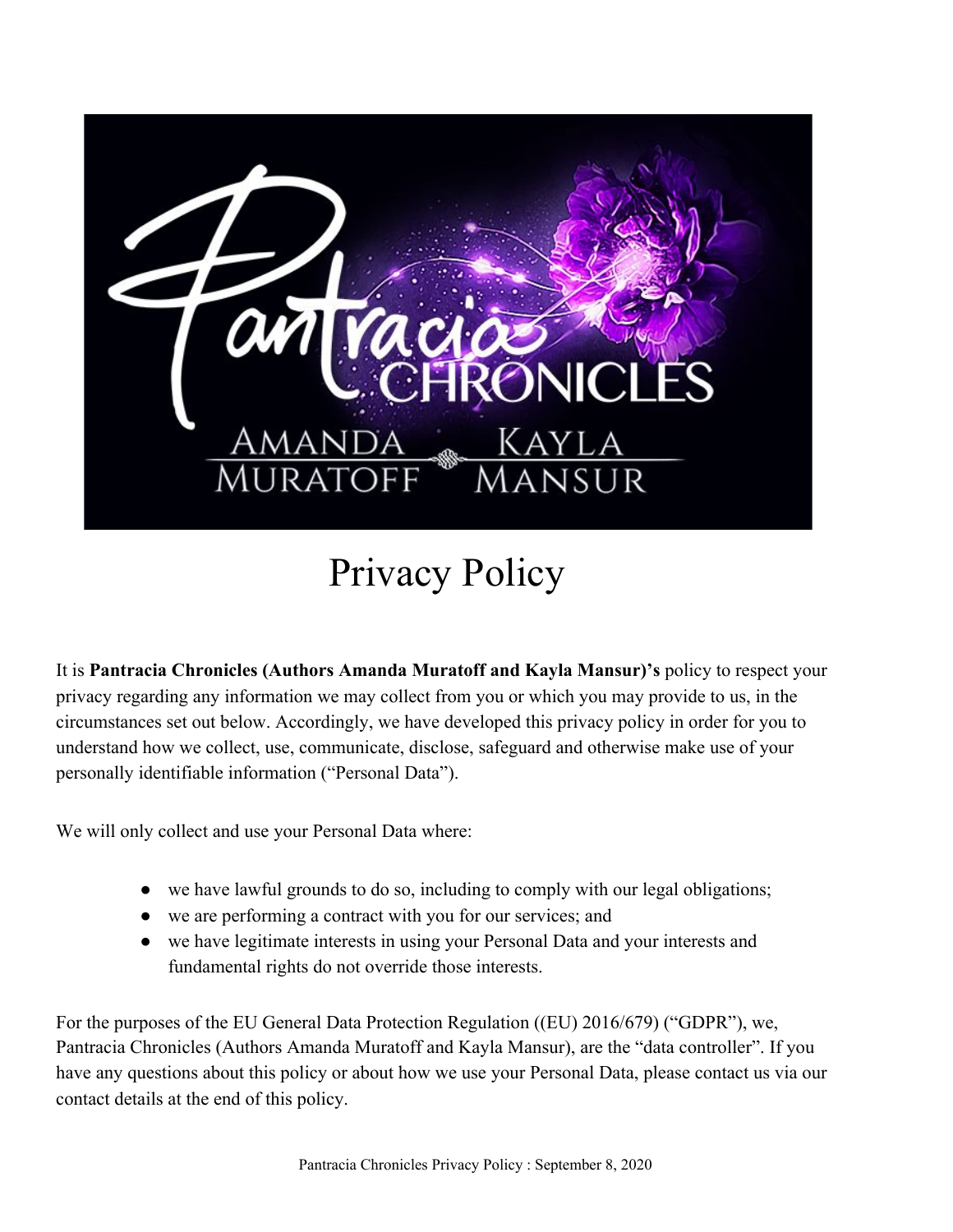This policy is effective as of September 8, 2020. We review our privacy practices on an ongoing basis, and as such we may change this privacy policy from time to time. Please check this page frequently to ensure you are familiar with its current content.

## **1. Personal Data we collect via our website www.Pantracia.com (the "Website")**

#### *Personal Data that you provide to us*

We only collect Personal Data where you choose to interact with us on the Website in the following ways:

| Activity                                                                              | Types of Personal Data Collected                                                                                                                                                                               |
|---------------------------------------------------------------------------------------|----------------------------------------------------------------------------------------------------------------------------------------------------------------------------------------------------------------|
| When you sign-up to:<br>receive free content, including eBooks, videos<br>and offers; | Email address<br>First name<br>Last name                                                                                                                                                                       |
| When you purchase a book directly from us:                                            | Name<br>Email address<br>Phone number<br>Any Personal Data which you provide to us in<br>the free text box of the form<br>Payment method choice (payment details are<br>held by our payment processor, not us) |
| When you complete the media enquiries form:                                           | Name<br>Email address<br>Phone number<br>Any Personal Data which you provide to us in<br>the free text box of the form                                                                                         |

#### *Data that we collect automatically*

We automatically collect certain information when you visit our Website – such as the type of browser and operating system you are using, and the domain name of your Internet service provider. We do not link this information with any Personal Data.

We may also collect data automatically through our use of cookies on the Website.

## **2. Use of your Personal Data**

We will only use your Personal Data when the law allows us to. Most commonly, we use your Personal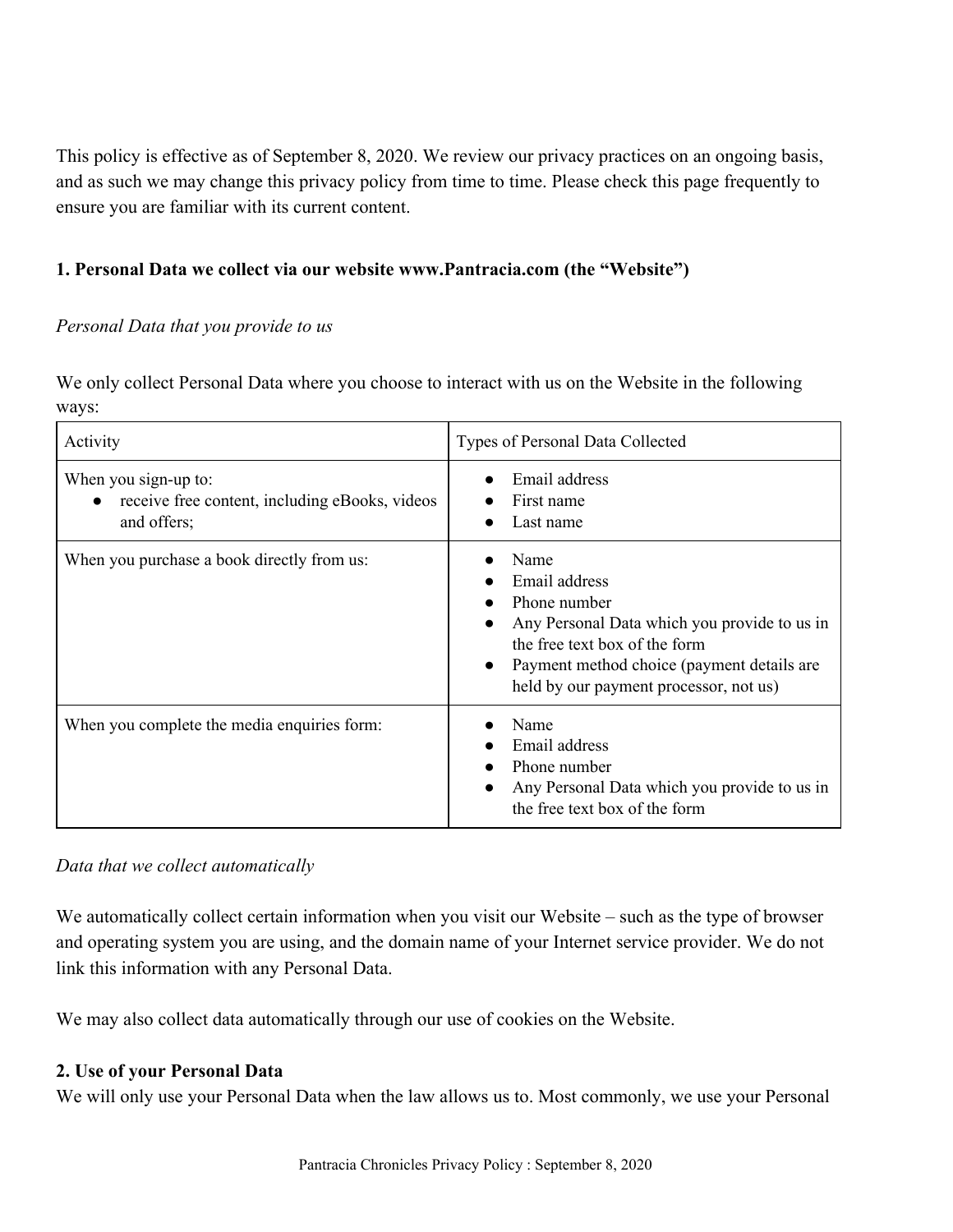Data to:

- process and manage your use of our website;
- respond to your questions, comments and requests;
- where you have opted-in to receive marketing from us, deliver communications that are relevant to your preferences / may be of interest to you;
- improve our services and Website through analysis of information.

## **3. Sharing of your Personal Data**

We take your privacy seriously and will not share your Personal Data with others, except as permitted by applicable law or as set out below:

We share Personal Data as necessary with third parties who provide services or functions on our behalf and who require the information to provide those specific services to us. These third parties may include social media advertising platforms such as Facebook and Google Adwords for the purpose of custom audience generation and the development of targeting criteria for other audiences. Please note that we have appropriate data privacy safeguards in place with third parties with whom we share Personal Data as described above and who are providing services or functions on our behalf.

## **4. Keeping your Personal Data secure**

We have implemented security policies and technical measures to safeguard the Personal Data we collect. We maintain physical, electronic and procedural safeguards that comply with applicable law, including the GDPR, to safeguard Personal Data from accidental loss, destruction or damage and unauthorised access, use and disclosure.

## **5. Retention periods for use of your Personal Data**

We will use and store your Personal Data only for as long as necessary, bearing in mind the uses of your Personal Data as described in this privacy policy and otherwise as communicated to you. We review the Personal Data we hold at regular intervals and delete permanently or anonymise any Personal Data which is no longer necessary.

## **6. Children**

This Website and our services are aimed at adults, and we do not knowingly collect any Personal Data